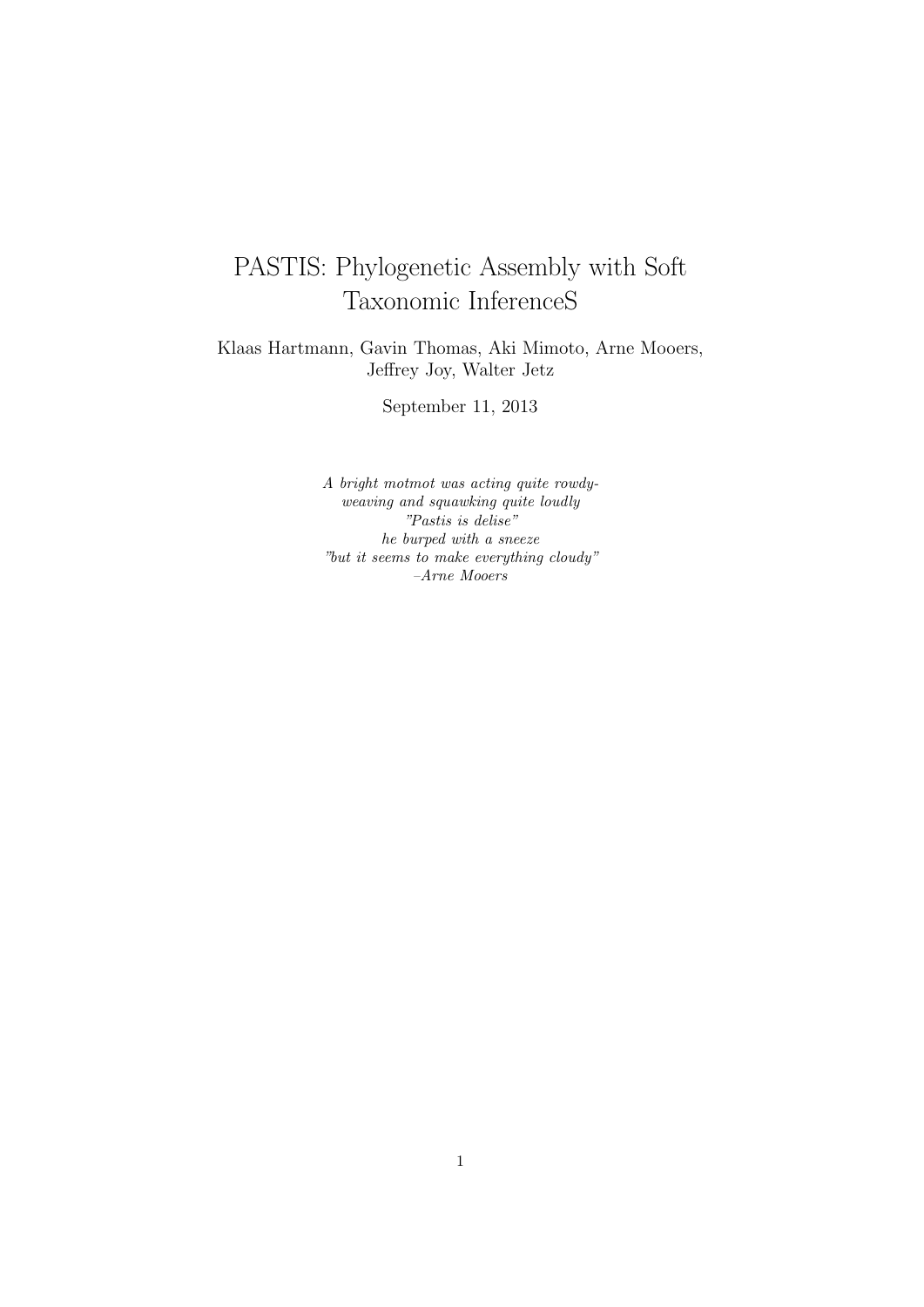### Contents

|    | 1 Introduction   | $\bf{2}$       |
|----|------------------|----------------|
|    | 2 Quick overview | 3              |
| 3  | File formats     | 3              |
|    | 3.1              | 3              |
|    | 3.2              | 3              |
|    | 3.3              | $\overline{4}$ |
|    | 3.4              | - 5            |
|    | 3.5              | 5              |
|    | 4 Diagnostics    | 5              |
| 5. | Constraints      | 6              |
|    | 5.1              | -6             |
|    |                  | -6             |

Page

# <span id="page-1-0"></span>1 Introduction

PASTIS provides a method for producing fully resolved phylogenetic tree distributions by combining sequence data, taxonomic information and tree constraints. The position of some taxa (particularly those with limited or no sequence information) may be highly uncertain. The PASTIS philosophy is to reflect this uncertainty in the position of these taxa rather than simply omitting these taxa or representing them as unresolved polytomies. For taxa without sequence data placement in the tree is achieved using available taxonomic information (e.g. clade membership). Entire clades may also be included in this manner.

PASTIS assimilates the available information for an analysis into a single mrBayes input file. Beyond the features usually found in a mrBayes input file, an analysis created by PASTIS contains a (potentially) extensive set of generated constraints based on taxonomic information and the provided constraint tree.

After generating the mrBayes input file with PASTIS, the user runs mr-Bayes ( $>=$  3.2) as per usual (this permits use of the standard high performance computing interfaces). After mrBayes finishes execution the user can analyse the generated distribution of trees using their preferred method. PASTIS also provides a method for verifying that taxa have been placed appropriately in the tree.

Throughout PASTIS and this guide the following terminology is used:

Patch: The part of the tree of life being investigated.

Clade: Groups within the patch are referred to as clades. This analysis assumes that clade membership for all taxa is specified.

Taxa: The organisational unit corresponding to the leaves, usually species, or sub-species.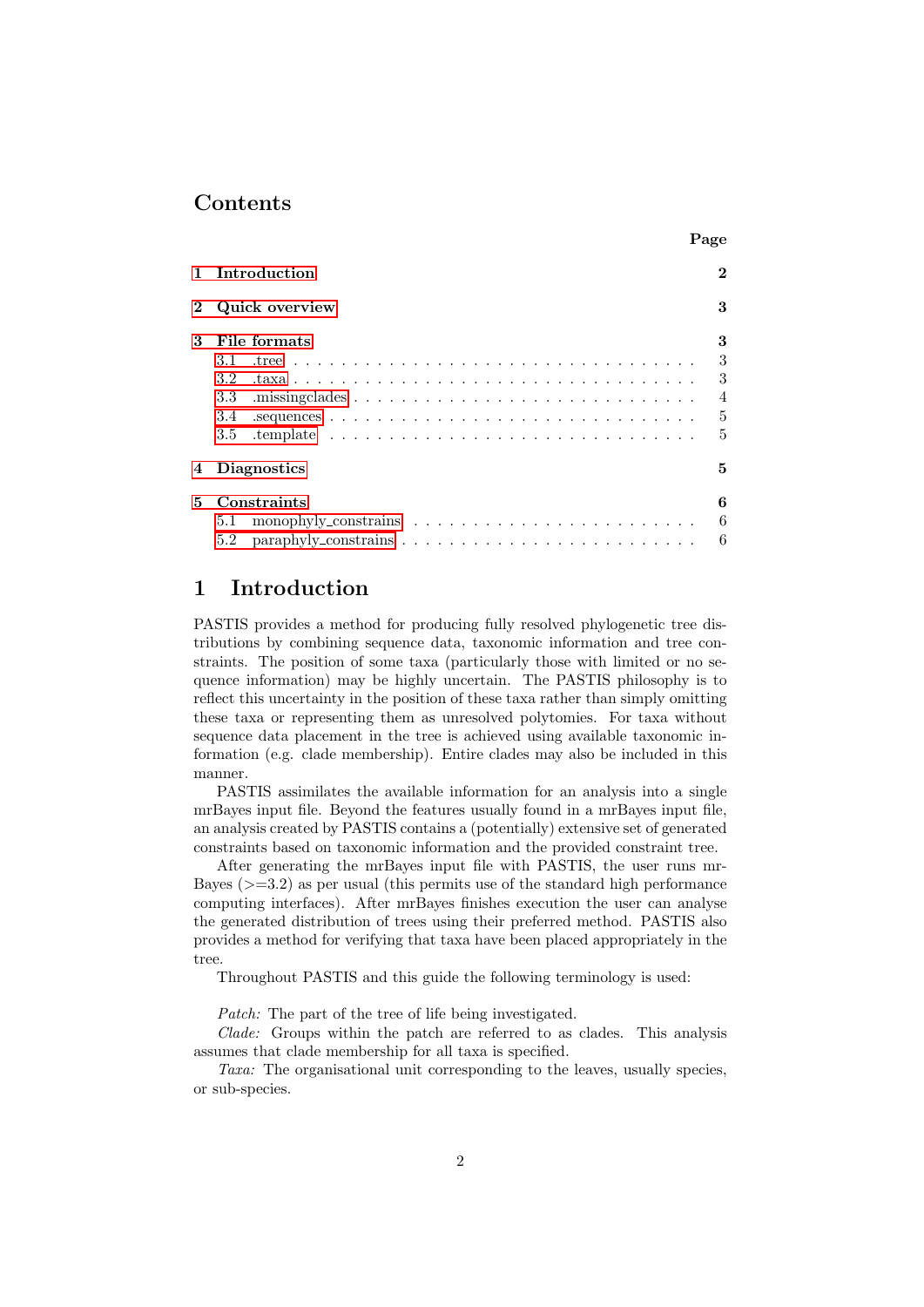This document provides an overview of the mechanism for using PASTIS. It does not provide a motivation or description of the algorithms used by PASTIS. Readers are referred to the paper for an in depth discussion of the algorithms and choices.

### <span id="page-2-0"></span>2 Quick overview

This section provides a very brief overview and may be most suitable for readers comfortable with R and mrBayes. Subsequent sections provide a more detailed description.

The main function of interest to users is pastis simple. If the correct files are in your working directory in R, and PASTIS is installed, then running PASTIS can be as simple as:

library(pastis) pastis simple('PatchName')

Where PatchName is the name for your analysis. This will generate a file called PatchName.nexus which you would then use as input for mrBayes (version  $>=3.2$ ).

To get started quickly example input files are available from figshare [here.](http://dx.doi.org/10.6084/m9.figshare.692180) These provide a good reference point for the range of possible PASTIS inputs. Files beginning pastis data are simple examples of the most basic PASTIS analyses using only an incomplete phylogeny and a species list. The files beginning Accipitridae provide a more comprehensive example. All of these datasets are provided as part of the pastis package.

The files required in your working directory for a PASTIS analysis are:

### <span id="page-2-1"></span>3 File formats

For a given analysis PASTIS requires up to four files as previously outlined.

#### <span id="page-2-2"></span>3.1 .tree

The .tree file should be in Newick format and contain a phylogenetic tree for a subset of the taxa. This tree represents the information about this patch that has been well resolved by other studies. We refer to this as the constraint tree. PASTIS will create constraints that force the relationships in this tree to be present in all trees sampled by mrBayes. The constraint tree will typically not include all taxa of interest and need not be fully resolved.

#### <span id="page-2-3"></span>3.2 .taxa

The .taxa file contains a list of all taxa along with their clade membership. The file contains a header "taxon,clade" followed by one line for each taxon. As suggested by the header the first column is the name of the taxon, followed by a comma and then the name of the clade to which that taxon belongs.

For example, consider the .taxa file from the example, the first few lines are: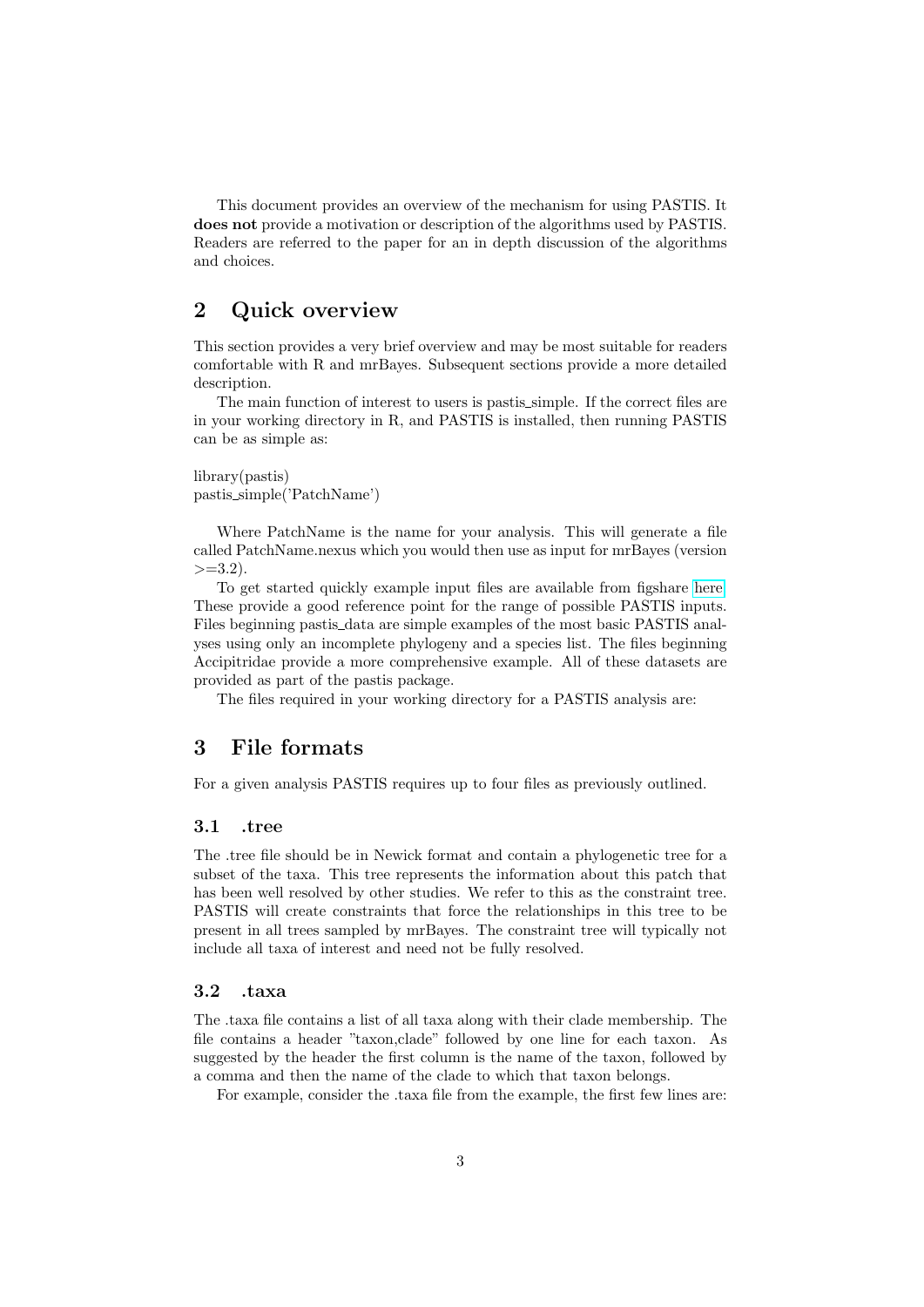| Filename                | Required   | Description                            |
|-------------------------|------------|----------------------------------------|
| PatchName.tree          | Yes        | Constraint tree containing a subset    |
|                         |            | of all the taxa in your patch. This    |
|                         |            | structure will be included in all out- |
|                         |            | put trees and should be based on the   |
|                         |            | best analysis available for those taxa |
|                         |            | with good information                  |
| PatchName.taxa          | <b>Yes</b> | List of all the taxa in your tree      |
|                         |            | and their membership of the various    |
|                         |            | clades in the tree                     |
| PatchName.missingclades | Optional   | List of clades that are not repre-     |
|                         |            | sented in the constraint tree and      |
|                         |            | where the may be placed in the tree    |
| PatchName.sequences     | Optional   | Sequence data in FASTA format.         |
|                         |            | This is optional, but will be present  |
|                         |            | in most typical analyses!              |
| PatchName.template      | Optional   | This is a template file for the mr-    |
|                         |            | Bayes output file. It outlines op-     |
|                         |            | tions such as the number of itera-     |
|                         |            | tions, burn in period etc.             |

Table 1: File formats

taxon,clade Tyto alba,Outgroup Cathartes aura,Outgroup Accipiter albogularis,Accipiter Accipiter badius,Accipiter Accipiter bicolor,Accipiter Accipiter brachyurus,Accipiter Accipiter brevipes,Accipiter Accipiter butleri,Accipiter Accipiter castanilius,Accipiter ...

This defines two taxa ("Tyto alba" and "Cathartes aura") as members of the clade "Outgroup" and lists several taxa belonging to "Accipiter".

#### <span id="page-3-0"></span>3.3 .missingclades

Some clades may be completely missing from the constraint tree (.tree), i.e. not a single member of the clade is present in .tree. In this circumstance the default is that the missing clade may attach anywhere (relative to the constraint tree) without entering into any of the other clades (see the later section on the monophyly\_constraints and paraphyly\_constraints options).

In many cases further information may be available regarding the placement of missing clades relative to the constraint tree. This information can be specified in the .missingclades file.

For each .missingclade it is possible to specify sister clades with which a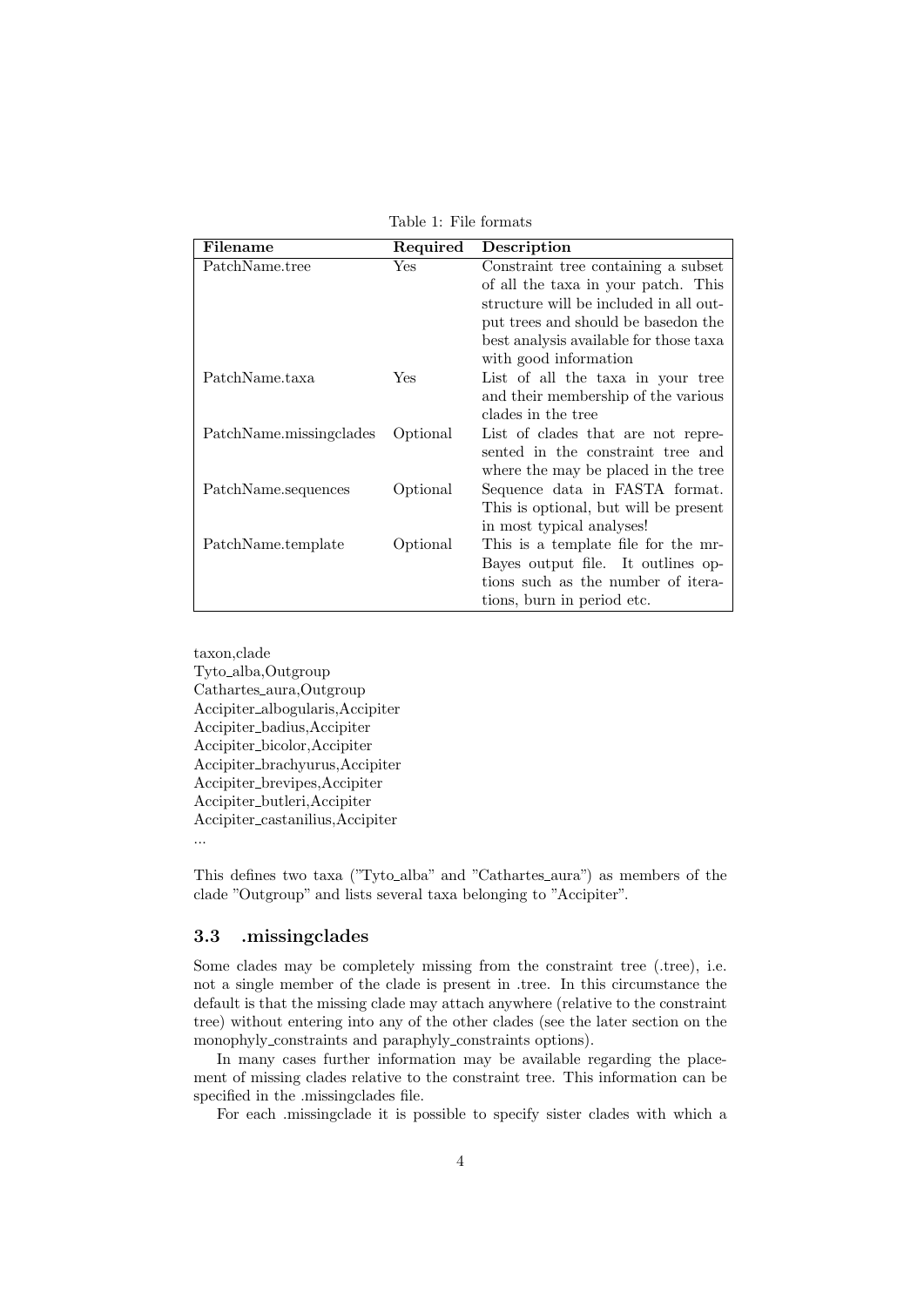missing clade must group (include constraint) and groups of clades which that clade may not enter (exclude constraint). These constraints are specified one line at a time. The first column contains the name of the missing clade, the second column contains the type of constraint (include or exclude), subsequent columns contain names of the clades which define that constraint. All of these clades should be represented in the constraint tree. PASTIS will provide a warning if this is not the case.

Consider the following hypothetical example .missingclades file where A is a missing clade and the other clades are represented in the constraint tree:

A,include,B,C,D,E A,exclude,B,C

The include line specifies that A attaches to that section of the tree defined by the MRCA of B, C, D and E. The exclude line then specifies that cannot enter that section of the tree defined by the MRCA of B and C.

#### <span id="page-4-0"></span>3.4 .sequences

This contains the aligned sequences for the analysis. This file must be in fasta format.

#### <span id="page-4-1"></span>3.5 .template

PASTIS uses a template for the Nexus file. This defines all the mrBayes options that PASTIS cannot deduce from the input files. This includes information such as the number of chains, burn in period, sampling frequency, model priors etc. If the template file does not exist (or NA is specified to pastis full), the default template is used. The default template is provided as a starting point and can be examined using:

default\_output\_template()

You will note that there are four unusual terms in here: " $\langle \text{ntax} \rangle$ ", " $\langle \text{nchar} \rangle$ ". "<sequences>", "<constraints>" and "<outputfile>". These are placeholders that are automatically replaced by PASTIS with the content generated from input files.

To provide your own template file, simply generate a mrBayes input file of the desired type containing the placeholders as illustrated in the default template.

### <span id="page-4-2"></span>4 Diagnostics

After executing mrBayes on the .nexus file produced by PASTIS analyses can be conducted on the mrBayes output as per usual. PASTIS provides one additional function, conch, that can be used to verify where clades and species missing from the constraint tree have been placed relative to the constraint tree. To use it simple do:

conch('PatchName.tree','PatchName.nexus.t')

(where PatchName.nexus.t was created by the mrBayes execution).